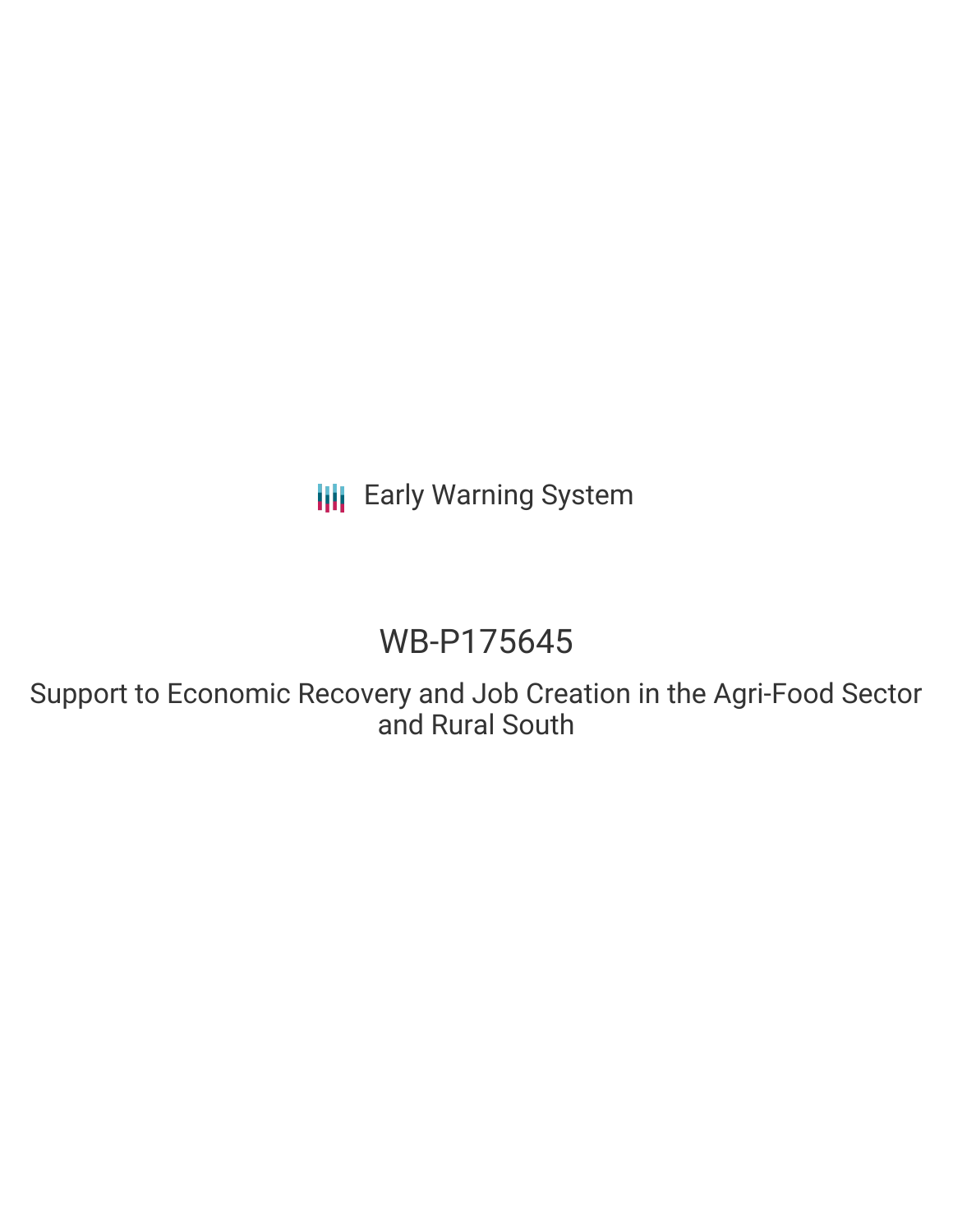

| <b>Countries</b>              | Tunisia                      |
|-------------------------------|------------------------------|
| <b>Financial Institutions</b> | World Bank (WB)              |
| <b>Status</b>                 | Approved                     |
| <b>Bank Risk Rating</b>       | U                            |
| <b>Voting Date</b>            | 2021-02-22                   |
| <b>Borrower</b>               | <b>Government of Tunisia</b> |
| <b>Sectors</b>                | Agriculture and Forestry     |
| <b>Investment Type(s)</b>     | <b>Advisory Services</b>     |
| <b>Project Cost (USD)</b>     | $$1.23$ million              |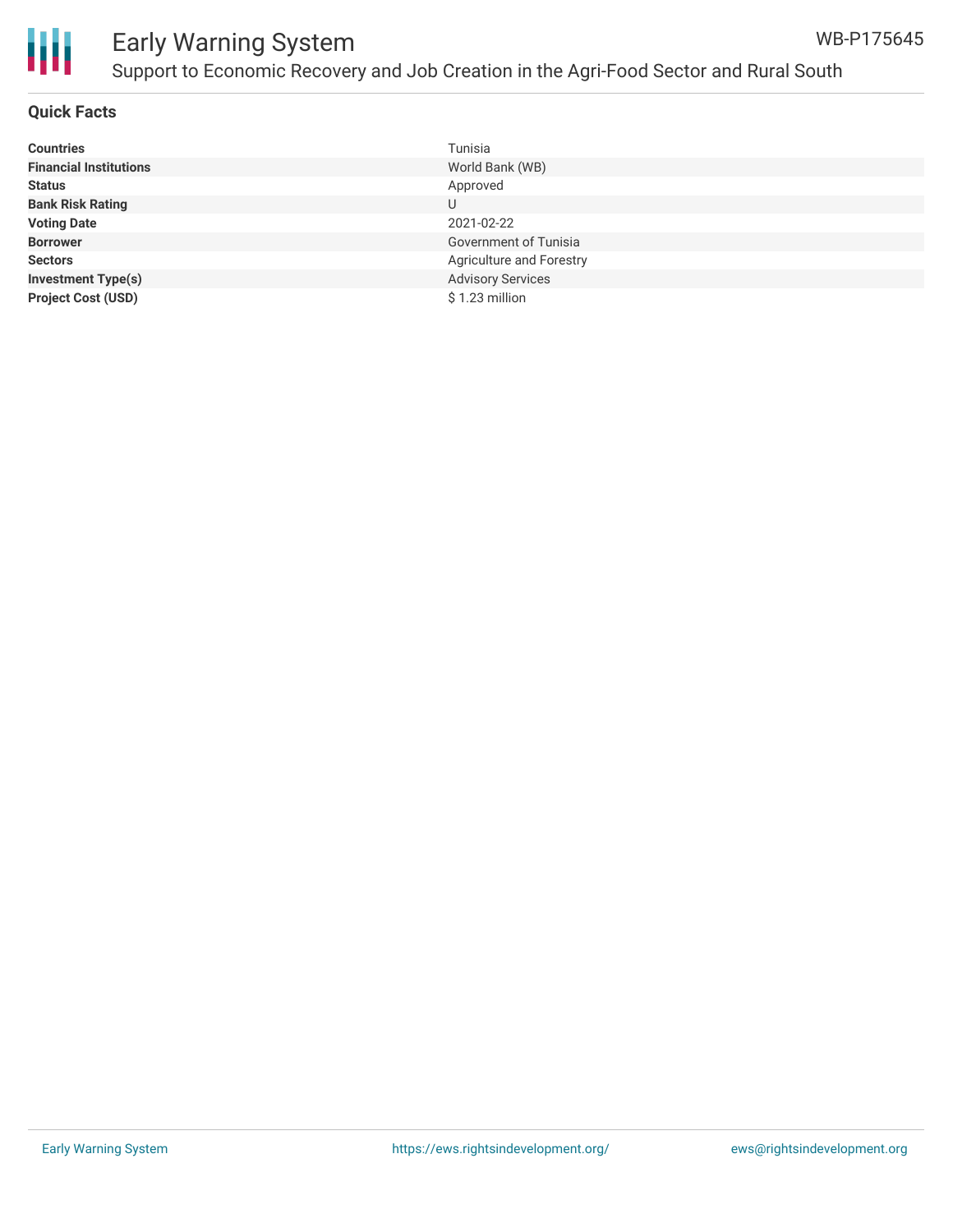

# **Project Description**

According o bank documens, the Project objective is to help restore and promote job creation in the agri-food sector in the targeted Governorates.

The project has three components:

- 1. Component 1 Technical assistance to POs and SMEs. The implementation of the proposed matching grant instrument will require technical assistance to POs and SMEs to prepare and select technically sound and financially and commercially viable investment projects. An implementing agency will deliver this technical assistance. It will disseminate information to potential PO and SME investors, including reaching out more specifically to youth and women entrepreneurs, and organize calls for proposals. This will include facilitating the dialogue with relevant authorities, private sector associations, and other stakeholders to ensure that the investment project submission are consistent with the understanding of the territory and the opportunities and constraints of the sector/segments. The implementing agency will help POs and SMEs develop technically sound and commercially viable business. It will ensure that investment project proposals submitted to TRACE Matching Grant have a strong potential to be profitable and sustainable to ensure business growth and create jobs, while improving producers' resilience and economic inclusion.
- 2. Component 2 Grants for agri-food and rural job creation. TRACE Matching Grant will provide non-reimbursable financial contributions (grants) to investment projects submitted by POs and SMEs engaged in agri-business activities ranging from production, processing to marketing with the objective to help business growth and job creation. Grants will be capped to 70% of the cost of the proposed investment project and will finance small-scale equipment and inputs, and soft activities (technical and managerial training and advice, marketing guidance and market intelligence, etc.). Eligible activities will cover the wide range of opportunities offered by the agri-food sector and agrirural entrepreneurship ranging from: farming production and processing, agri-service providers (input and technology supplies, advisory services, etc.), to post-harvest operations (storage, processing, packing, etc.). This will also cover the valorization of cultural and natural resources through handy craft and rural tourism.
- 3. Component 3 Project management and coordination. The Project will provide resources to the implementing agency (see information below) to properly deliver technical assistance and operate the matching grant, while meeting the Bank's fiduciary and safeguards requirements. The implementing agency will have to provide (technical and fiduciary) monitoring reports, will report progress against TRACE objectives and indicators, will be subject to regular fiduciary verification, annual audits and technical supervision. It will coordinate with other Government's operations and donorfunded projects, looking for cooperation and potential synergies. Implementation will also be closely coordinated with the other TRACE technical assistance activity managed by the Bank under the BETF on specific skills development such as smart agriculture, market intelligence, access to export markets, online/digital marketing, e-commerce, among others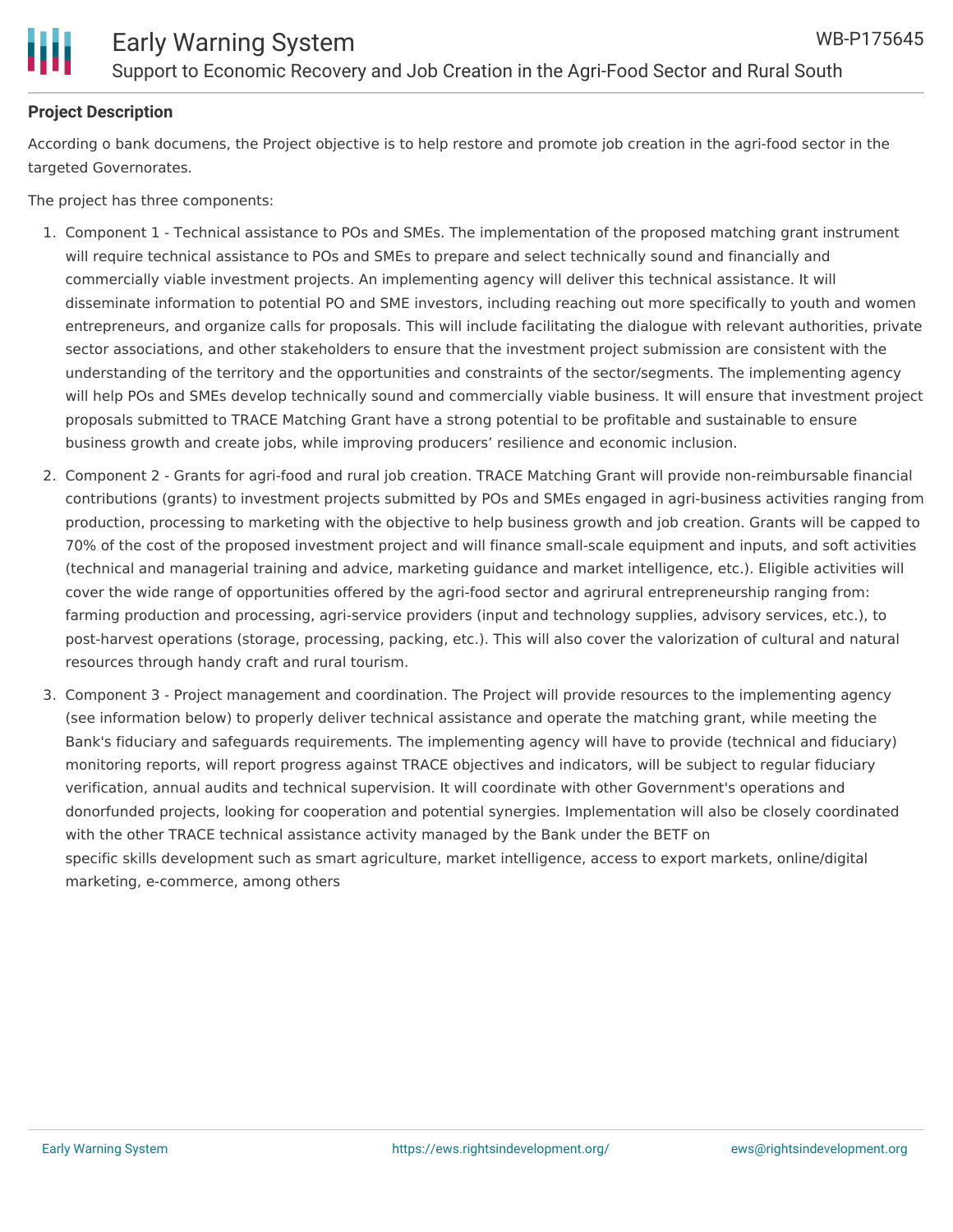

# Early Warning System

# **Investment Description**

World Bank (WB)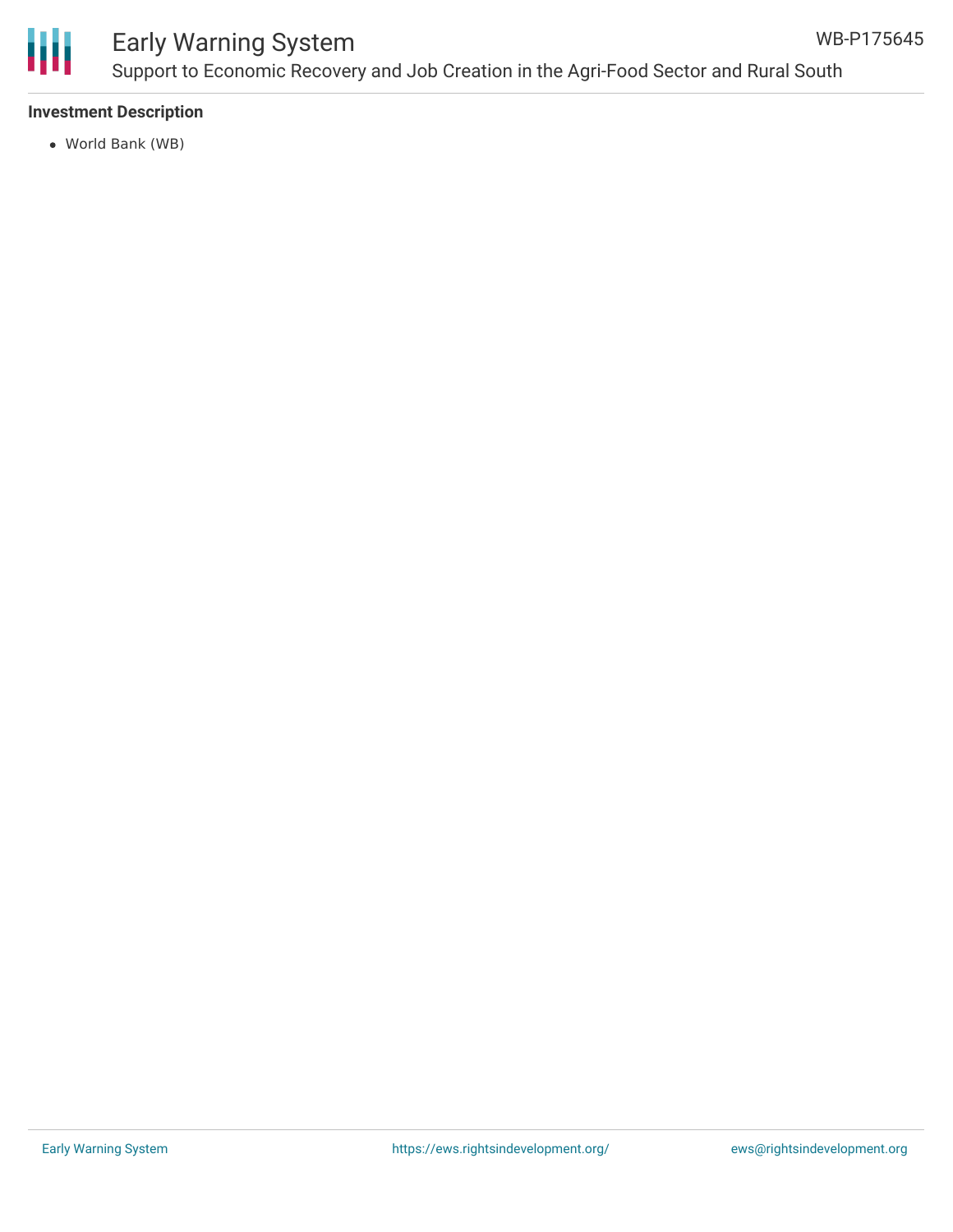

## **Contact Information**

#### **World Bank:**

Contact : Olivier Durand Title : Senior Agriculture Economist Telephone No : 5714+3011

Contact : Zouhour Karray Title : Program Manager Telephone No : 5714+3069

#### **Borrower:**

Borrower : ENDA inter-arabe Contact : Bahija Ben Abdallah Title : General Coordinator Telephone No : 0021698767088 Email : [bahija.babdallah@endarabe.org.tn](mailto:bahija.babdallah@endarabe.org.tn)

#### **Implementing Agency:**

ENDA inter-arabe Contact : Bahija Ben Abdallah Title : General Coordinator Telephone No : 0021698767088 Email : [bahija.babdallah@endarabe.org.tn](mailto:bahija.babdallah@endarabe.org.tn)

#### **ACCESS TO INFORMATION**

To submit an information request for project information, you will have to create an account to access the Access to Information request form. You can learn more about this process at: [https://www.worldbank.org/en/access-to](https://www.worldbank.org/en/access-to-information/request-submission)information/request-submission

## **ACCOUNTABILITY MECHANISM OF THE WORLD BANK**

The World Bank Inspection Panel is the independent complaint mechanism and fact-finding body for people who believe they are likely to be, or have been, adversely affected by a World Bank-financed project. If you submit a complaint to the Inspection Panel, they may investigate to assess whether the World Bank is following its own policies and procedures for preventing harm to people or the environment. You can contact the Inspection Panel or submit a complaint by emailing ipanel@worldbank.org. Information on how to file a complaint and a complaint request form are available at: [https://www.inspectionpanel.org/how-to](https://www.inspectionpanel.org/how-to-file-complaint)file-complaint